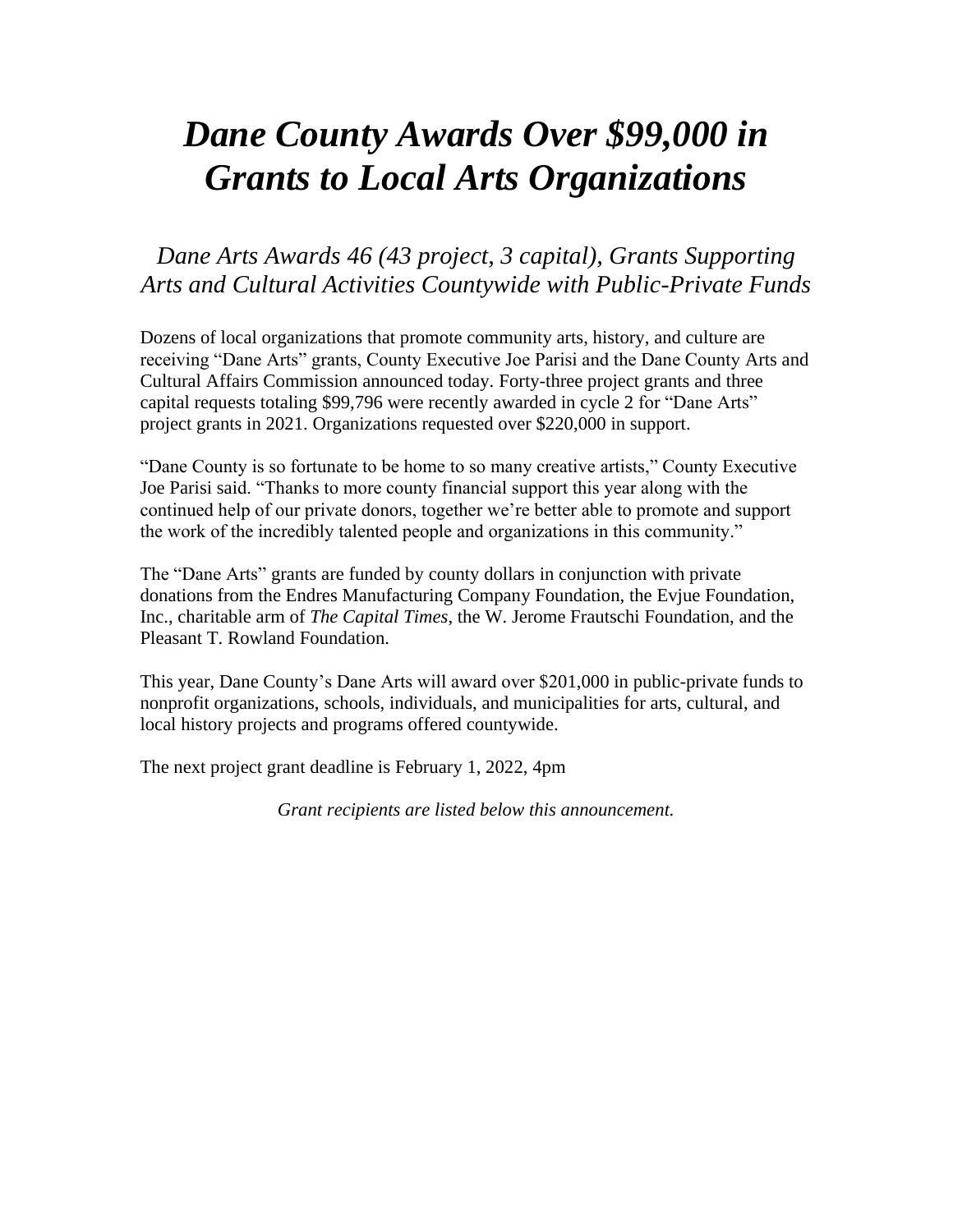## **Multidisciplinary Arts/Culture**

**Africasong Communications, Inc.** - *2022 Tribute to Dr. Martin Luther King, Jr.* **Award: \$2,090.00**

The 4th Annual State of Wisconsin Tribute & Ceremony honoring Dr. Martin Luther King, Jr. is a multi-disciplinary and multi-ethnic arts and cultural showcase that celebrates Dr. King's legacy and inspires hope using music, dance and spoken word.

#### **Cultural Connections -** *Club Express* **Award: \$3,060.00**

Club Express provides a culturally responsible space for children impacted by incarceration to find their voice and express it through art in a stigma-free space. The exhibition of their work raises awareness around the damage done to children and families, particularly those of color through disproportionate arrests and incarceration.

#### **Madison Children's Museum** - *Winter Wonderground Festival* **Award: \$3,000.00**

Madison Children's Museum's Winter Wonderground Festival presents a full month of sports & arts (SPARTS) programming and art installations to help families explore and embrace Wisconsin winters in the *Wonderground*, a creative and utterly unique new outdoor play space created in direct response to the pandemic.

#### **Madison Circus Space** - *Solar Powered Circus* **Award: \$3,150.00**

The Madison Circus Space presents Solar Powered Circus, featuring sustainable energythemed new circus acts by local and regional performers including hoop dance, German wheel, aerial dance, juggling, and acroyoga. Audiences will have two-three opportunities to see this performance. Everyone is welcome and performances are family friendly.

## **Opera for the Young** - *Family Opera Day featuring "Cinderella"* **Award: \$1,100.00**

Opera for the Young presents its 12th annual Family Opera Day at the Overture Center for the Arts in June 2022. A free performance of *Cinderella* will be complemented by area partners with workshops in theater and design (Madison Children's Museum), movement and mindfulness (little om BIG OM), and music (Madison Youth Choirs).

## **Overture Center for the Arts** - *Overture's 2022 International Festival* **Award: \$3,150.00**

Overture's annual International Festival brings together thousands of Dane County residents to celebrate our collective cultural heritage. The 2022 International Festival will be presented in a hybrid model with over 30 performances, discussions, cooking classes, and visual art demonstrations available for free virtually and featured performances presented to an in-person audience while livestreamed. This is sure to be our most accessible festival yet!

**Rachel Werner** - *The Little Book Project WI: Edition #5 ("Access/Representation")* **Award: \$990.00**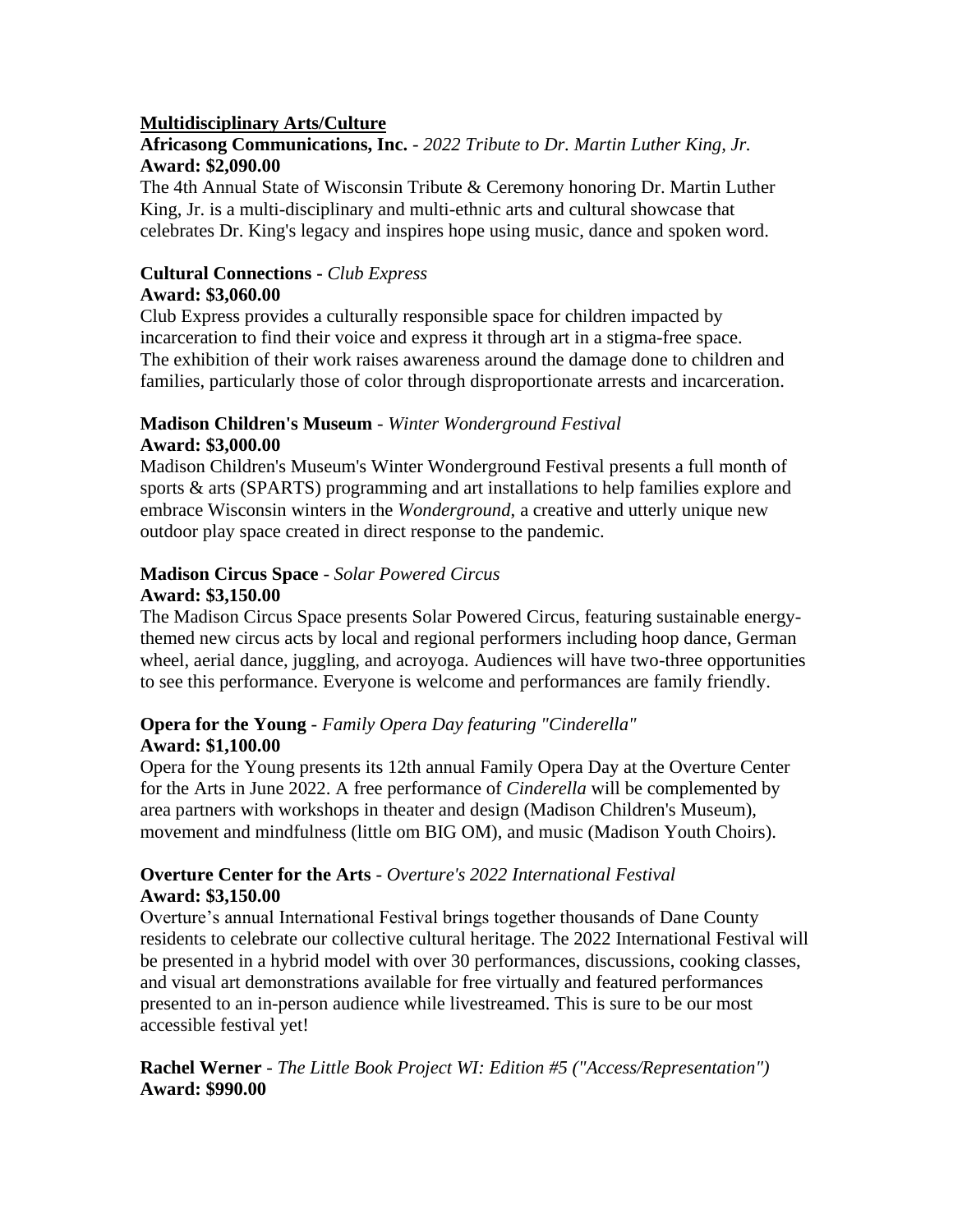The Little Book WI Project weaves together visual and literary arts focused on a central theme, providing a mechanism to spark "uncensored" public discourse by providing a platform for artists from a variety of disciplines—especially those who have encountered barriers to making their work accessible to a wider audience.

## **UW Madison Arts on Campus** - *Wisconsin Film Festival: Big Screens, Little Folks* **Award: \$2,750.00**

Big Screens, Little Folks, an extension of UW-Madison's Wisconsin Film Festival, enthusiastically welcomes the return to theaters again after two years of being held virtually. BSLF will host school-sponsored field trips April 7-15, 2022, in partnership with Dane County schools and transport young audiences (4K-12th grade) to local theaters where they will in turn be transported around the world by the relevant, educational, and specially-curated films we select.

#### **Wisconsin Fellowship of Poets** - *2022 Winter Festival of Poetry* **Award: \$1,042.00**

The annual Winter Festival of Poetry -- now celebrating its 35th year -- is an eight-week long series of poetry readings held on Sunday afternoons in January, February and March. Each week, from 2:00 p.m. to 3:30 p.m., six diverse poets will share their words, visuals, & experiences as only they can.

## **Music**

## **Arts & Literature Laboratory, Inc**. – *Madison Jazz Festival 2022* **Award: \$2,791.00**

The Madison Jazz Festival is a week-long celebration of jazz throughout Greater Madison, culminating with a headlining concert on the Memorial Union Terrace. Programs ranging from talks and film screenings to concerts, collaborative performances, and jazz jams occur daily from June 10-19, 2022.

## **Madison Bach Musicians, Inc**. - *11th Annual Baroque Holiday Concert and Outreach Event*

## **Award: \$1,380.00**

Madison Bach Musicians will give its eleventh annual *Baroque Holiday Concert* on Sunday afternoon December 12, 2021, at First Congregational Church. Concert will also be livestreamed. On Friday December 10, MBM will give a concert/discussion of this repertoire for students at Madison Memorial High School.

## **Madison Bach Musicians, Inc**. - *Pergolesi's "Stabat Mater" And Bach's "Christ Lag in Todesbanden" Concerts and Outreach*

## **Award: \$1,234.00**

Madison Bach Musicians concludes its 18th season April 13 & 15, 2022 with performances of Pergolesi's "Stabat Mater" and Bach's Cantata BWV 4 "Christ lag in Todesbanden" in the magnificent acoustics of Madison's Grace Episcopal Church. The concerts will be livestreamed for ticketed patrons who cannot attend in person. On April 12, the MBM ensemble will perform for students at Verona High School.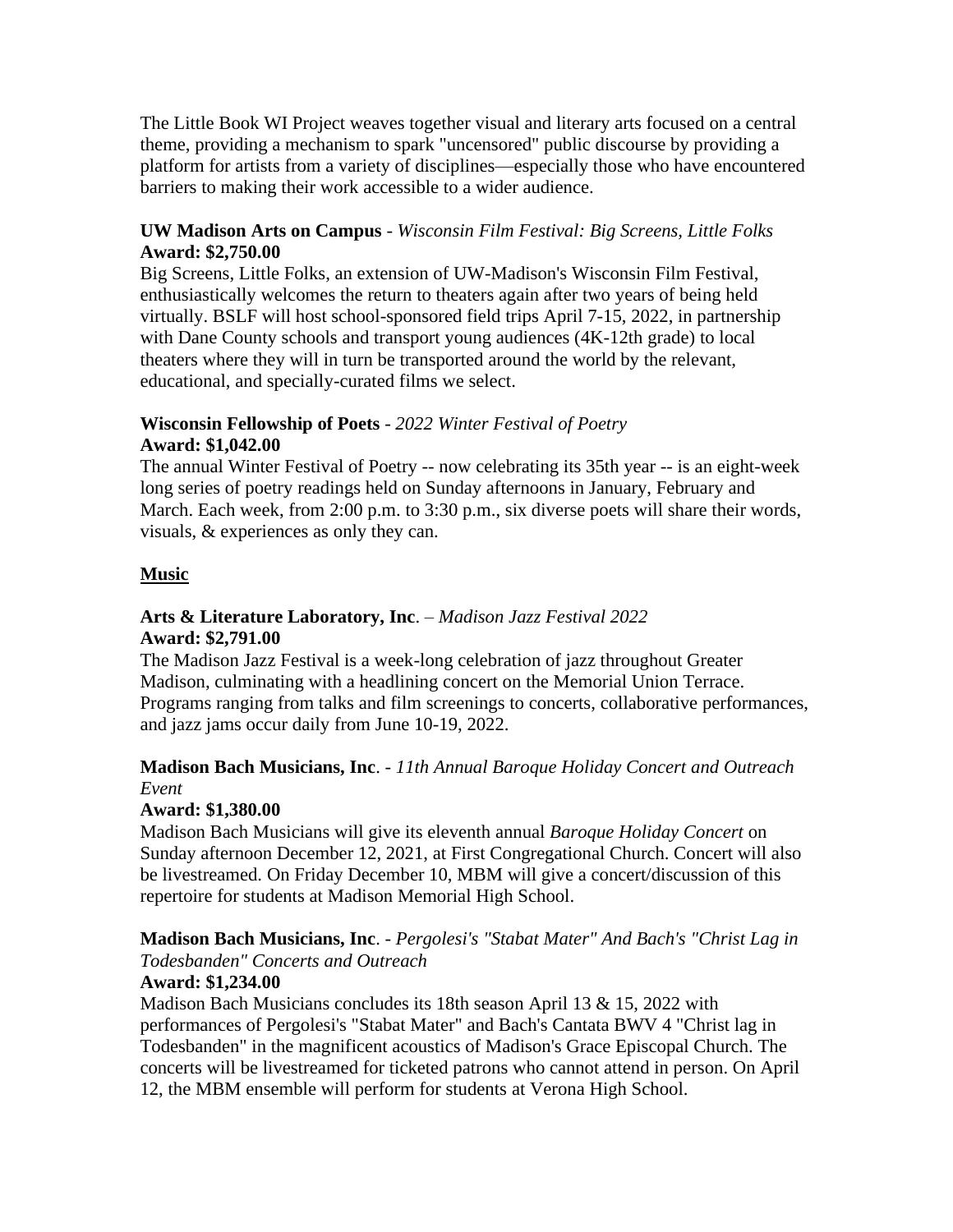## **Madison Choral Project** - *January-February 2022 Concert* **Award: \$2,250.00**

The Madison Choral Project, Wisconsin's first fully professional choir, will present a variety of timely musical works that wrestle with complex social justice issues embedded in modern American life, anchored by "Privilege," composed by Ted Hearne.The works will be presented in a final concert on Saturday, January 29, 2022, at a local Madison performance venue as well as recorded and streamed for a wide online audience.

## **Madison Flute Club** - *2022 Wisconsin Flute Festival* **Award: \$2,100.00**

Wisconsin Flute Festival is an engaging and educational day celebrating flute. The Festival includes workshops, lectures, performances, competitions, masterclasses, and an exhibit hall. The 2022 Festival will include both in-person and virtual components to improve accessibility and impact through and expanded paid and free offerings.

## **Madison Opera, Inc.** - *Youth Engagement Programs 2021-2022* **Award: \$2,363.00**

Madison Opera offers a range of Youth Engagement Programs designed to share the magic of professional opera with students from across Dane County.

## **Madison Symphony Orchestra Inc.** - *Fall Youth Concerts 2021* **Award: \$2,888.00**

Each year, the Madison Symphony Orchestra's Fall Youth Concerts entertain and educate over 5,000 students in grades 5-8 by introducing them to live classical music through age-appropriate programming and curricula. The concerts enrich and engage through themed performances that include projected images, narration, and inspiring performances by students' peers — winners of the MSO's Fall Youth Concerto Competition.

## **Madison Youth Choirs** - *Spring 2022 Concert Series, "In This Place"* **Award: \$2,888.00**

From January through May 2022, the 350 young singers of Madison Youth Choirs will explore repertoire reflecting the complex themes embedded in Amanda Gorman's poem "In This Place," including the world premiere of a new commissioned work, and a variety of classical and contemporary compositions. This semester-long study will culminate in a public concert series at Madison's Capitol Theater in May 2022.

## **Middleton Community Orchestra** - *Holiday 2021 and Spring 2022 Concerts* **Award: \$2,363.00**

Performed by outstanding amateur musicians from Dane County in collaboration with some of classical music's brightest local stars, MCO's Eleventh Anniversary concerts are affordable, accessible community events perfect for audiences of ALL ages. General Admission is \$15, and all students (including college age) are admitted FREE of charge.

## **Monona Terrace Community and Convention Center** - *Concerts on the Rooftop 2022*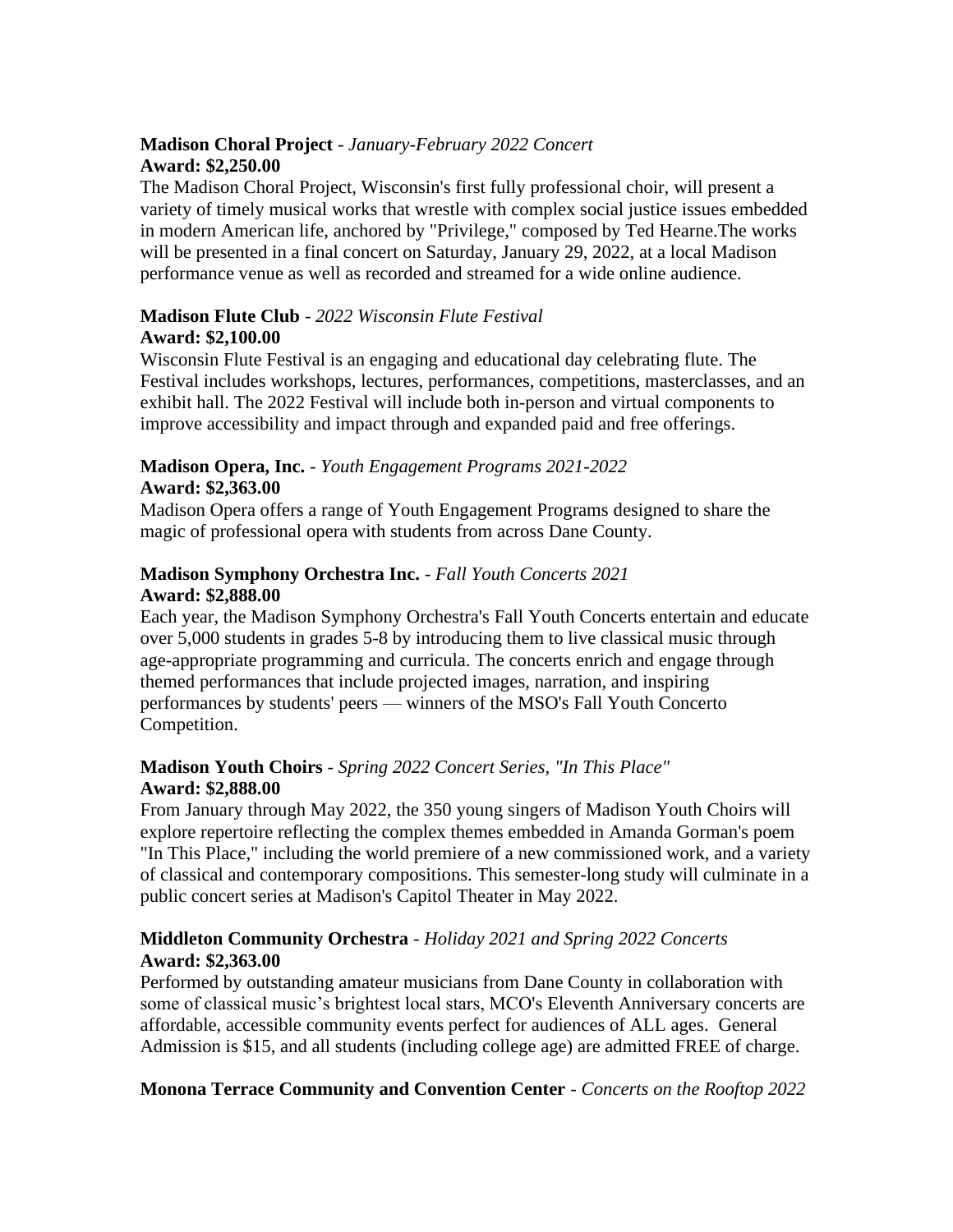#### **Award: \$840.00**

Monona Terrace Concerts on the Rooftop is a series of concerts on Thursday nights each summer that are free and open to the public. These events bring the entire community together to hear live music in a beautiful setting.

## **UW Community Arts Collaboratory** - *Drum Power 2021-22 Programming and Performance*

#### **Award: \$2,888.00**

Drum Power is a youth leadership program that provides youth with an opportunity to learn West African Traditional, Afro-Cuban and Afro-Brazilian drumming and their cultural/historical significance in order to build life skills and practice social-emotional skills. With Dane Arts Support, Drum Power will conduct in-school residencies, after school programming at the Madison Youth Arts Center (MYArts), and Africa Night at the Hammel Center.

#### **Wisconsin Union Theater** - *Renée Fleming Residency* **Award: \$2,100.00**

A leading voice in music, soprano, arts advocate and respected researcher Renée Fleming makes her Madison debut with a multi-day residency that includes a performance, master class, and a Music and the Mind lecture in April 2022.

## **Wisconsin Youth Symphony Orchestras, Inc.** – *Music Makers Percussion Pilots*

*Program*

## **Award: \$2,750.00**

The WYSO Percussion Pilots is an exciting new pilot program for the WYSO Music Makers Program. Diverse 3rd and 4th grade students will explore world music, percussion rhythms, and music theory through the use of Afro Cuban instruments and music. The program is designed for beginning percussionists with the idea that Excellence is for Everyone! Particpants will share their learning at the 2022 Percussion Extravaganza on April 2 at the McFarland Performing Arts Center.

#### **Visual Arts Adriana Barrios** - *Artist Proof* **Award: \$2,508.00**

*Artist Proof* is made up of two group exhibitions and a Pop-Up Print Shop that coincides with the Southern Graphics Council International (SGCI) printmaking conference taking place in Madison on March 16-20, 2022. *Artist Proof* aims to increase awareness of fine art printmaking to youth and families while amplifying underrepresented voices in printmaking.

## **Max Puchalsky / Communication** - *Solarpunk Futures* **Award: \$2,614.00**

*Solarpunk Futures* is an artist's game where players imagine the pathways to a desirable world from the perspective of a utopian future.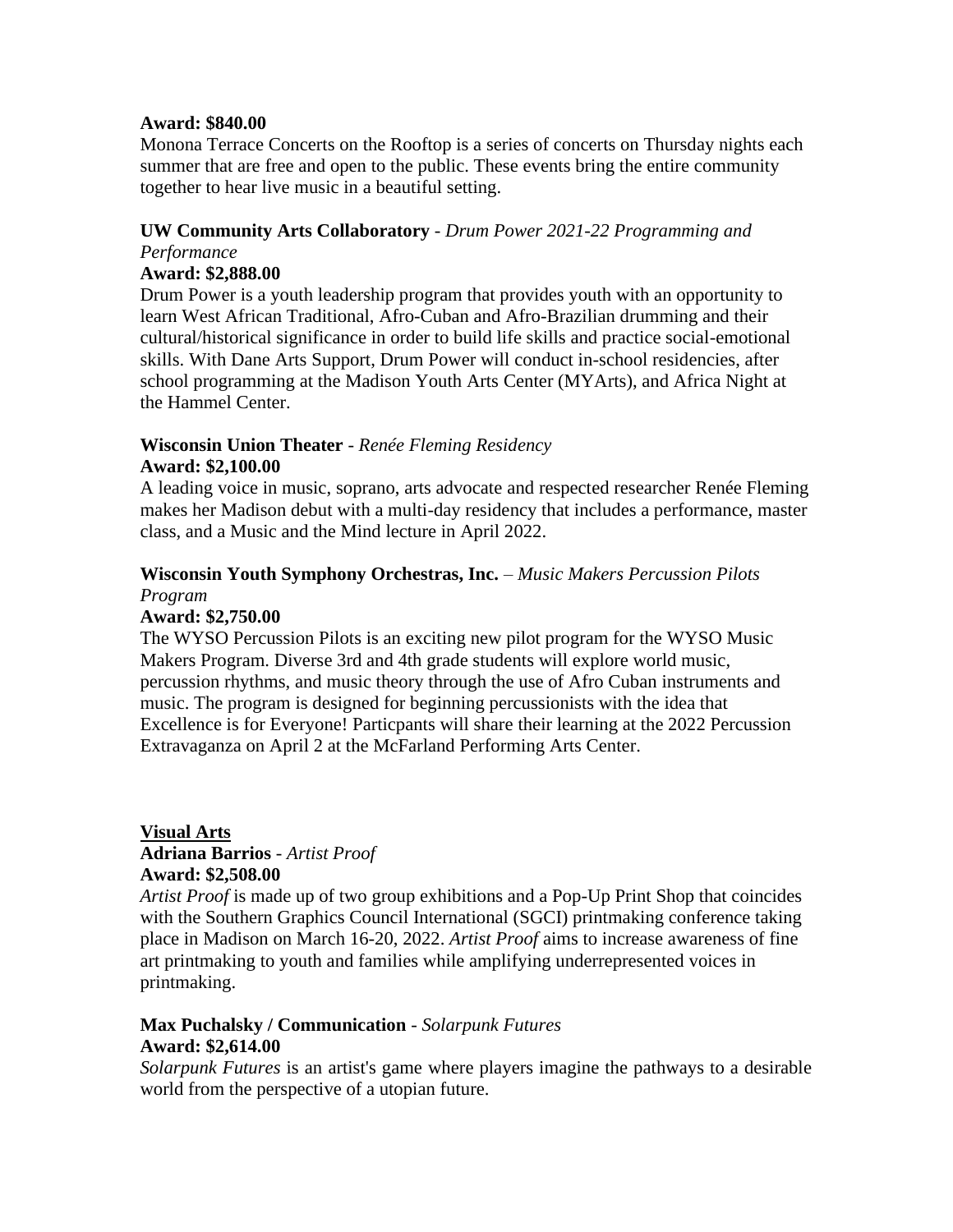## **Madison Museum of Contemporary Art** - *2022 Wisconsin Triennial* **Award: \$2,888.00**

MMoCA will present the Wisconsin Triennial from April through October 2022. A signature survey of contemporary art statewide, MMoCA's Triennial will – for the first time in its 40-year history – be curated by someone working outside the institution to bring a transformative approach to a cornerstone of the museum's programming.

## **Madison Public Art Project** - *Canopy Understories* **Award: \$2,500.00**

The Madison Public Art Project supports the creation of "Canopy Understories," a public art sculpture series presented at the Arboretum. This project serves the Madison general public. Two local Madison based artists will create larger than life sculptures designed to highlight native plant species. The sculptures placed in the Arboretum grounds will encourage optimal interaction within the natural landscape to the thousands of visitors.

## **Mount Horeb Area Arts Association** - *2022 MHAAA Spring Art Tour* **Award: \$2,640.00**

The Spring Art Tour is a family-friendly, three-day weekend, open art-studio event from June 3 to June 5, 2022. Featuring fine art from 30-40 Wisconsin artists within 30 miles of Mount Horeb, Wisconsin, visitors gain exposure to a wide variety of media and techniques. The small-town feel of rural and village studios coupled with the rolling hill landscape of southwest Wisconsin, provide visitors with a unique experience.

#### **Victoria Maidhof** - *Collateral Damage* **Award: \$1,693.00**

Mental illness knows no social, ethnic, or economic bounds. Fifteen diverse artists turn their voices to the psychological effects of more than a year in isolation.

#### **Wisconsin Academy of Sciences, Arts & Letters** - *Lois Bielefeld & Comfort Wasikhongo solo exhibits; installation and residency by Borealis*

## **Award: \$1,665.00**

Solo exhibitions by Lois Bielefeld, a photographer known for her intimate, informally staged portraits of domestic life, and Comfort Wasikhongo, a painter whose audacious canvases celebrate figures from Black intellectual history and bodybuilding culture. Social practice artist Borealis will create an installation-based residency and engage with visitors to share their vision of "care webs" for the LGBTQ+ and disability communities.

#### **Dance**

## **Dance Wisconsin** - *A Nutcracker for All* **Award: \$1,953.00**

**Dance Wisconsin** presents a far more inclusive *Nutcracker* ballet. Gone are demeaning stereotypes of international cultures that have unfortunately been at the heart of this holiday classic since its 1892 creation in imperial Russia. New scenes, new dance and new costumes excite in their welcoming diversity. *dancewisconsin.org*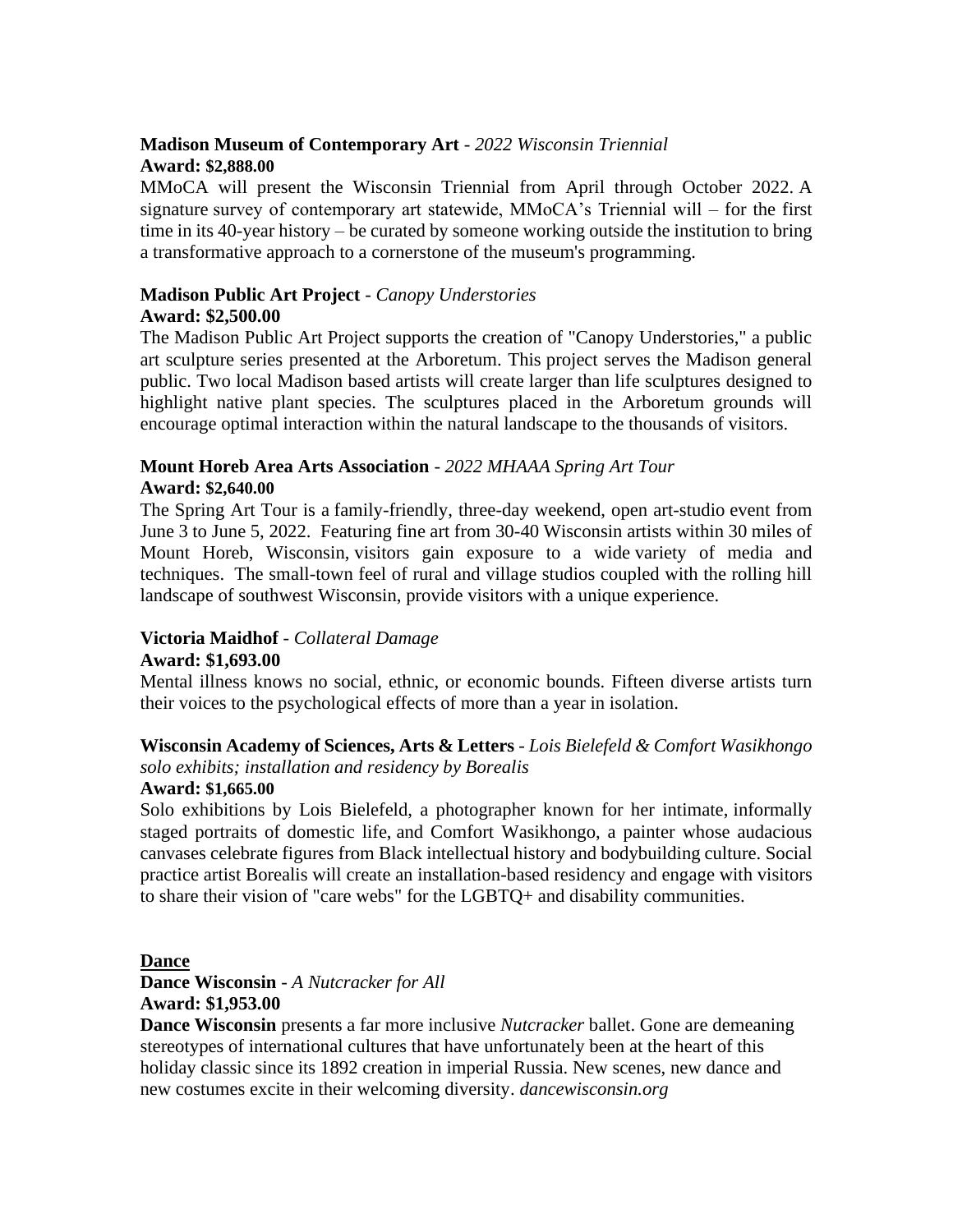## **Kanopy Dance Theatre Inc** - *Reflection + Dreams* **Award: \$2,500.00**

Kanopy's Reflection + Dreams presents visionary works of dance Legends Anna Sokolow (1910-2000) and Talley Beatty (1918-1995). Performed by guest artists NYCs Sokolow Theatre/Dance Ensemble, Clarence Brooks and Kanopy Dance Company dancers. Both fought to be artists (Sokolow a jewish women, and Beatty a Black man) and were uncompromising in exposing social injustices and expressing joy and sorrow in their works. As potent today as when first created, their dances deeply move audiences.

#### **Li Chiao-Ping Dance** - *7DaysDancing* **Award: \$2,340.00**

7DaysDancing, directed/choreographed by Li Chiao-Ping, is a 7-part series of free, crafted live art experiences that integrates dance in non-traditional performance spaces in Dane County. The events take place over each day of the week, spanning our 2021-2022 season to highlight dance's omnipresence and availability.

#### **Madison Contemporary Vision Dance** - *Hip Hop and Contemporary Community Dance Concert*

## **Award: \$2,250.00**

Holidays Collide is a contemporary and hip-hop dance concert dedicated to bringing people together for community and learning. Madison Contemporary Dance (MCD) is partnering with the BLW Neighborhood Center, Madtown Hip Hop Crew, and A Step Above Dance to include children, teens, and community members in the concert.

## **UW Community Arts Collaboratory** - *Performing Ourselves 2021-22 School*

*Residencies*

## **Award: \$3,150.00**

Performing Ourselves dance and movement classes will be implemented in schools, community centers, and the new Madison Youth Arts Center.

## **Theater**

## **Forward Theater -** *The Mytilenean Debate and Complimentary Programming* **Award: \$2,625.00**

Forward Theater will produce *The Mytilenean Debate* by Amy Quan Barry February, 24 – March 13, 2022.

## **StageQ -** *HIR - February 11 - February 26, 2022*

## **Award: \$952.00**

StageQ is excited to produce the Wisconsin premiere of Taylor Mac's "HIR," an absurd family dramedy surrounding one son's return from war to find his parent's house in chaos and his sibling transitioning. When waning male privilege and PTSD collide with acceptance of gender neutrality, the result is explosive.

**TNW Ensemble Theater, Inc.** *– The Floridians* **Award: \$1,200.00**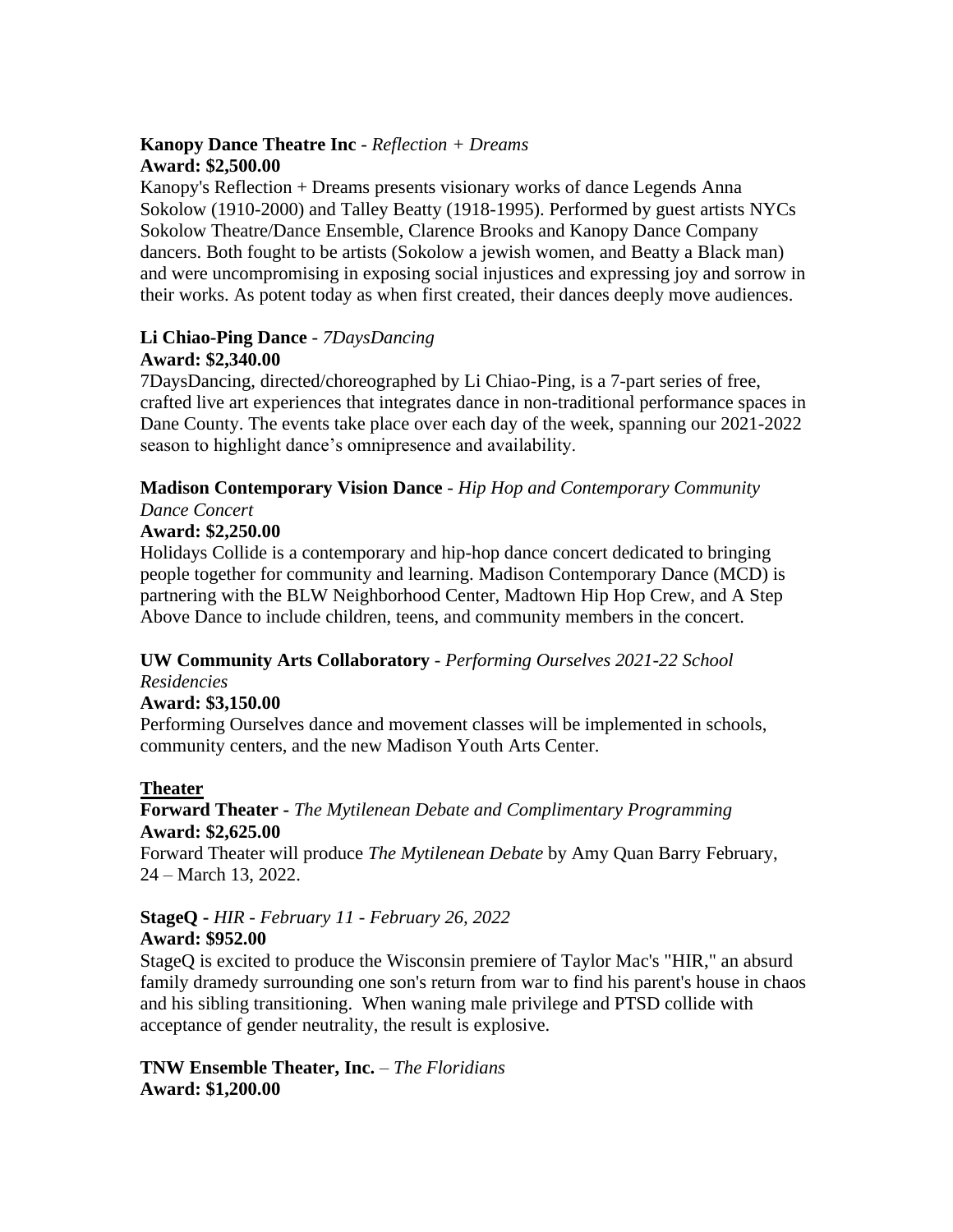TNW Ensemble Theater requests support for The Floridians, an original post-pandemic comedy about the adventures of retirees who team up with an FBI agent to corral Russian spies/money launderers/wannabe musical theater artists in Florida. It takes a humorous look at how people struggled to adapt during a pandemic.

## **Arts in Education**

## **American Players Theatre** - *APT's Potency of Poetry Residency Program for Dane County Schools*

#### **Award: \$2,888.00**

Potency of Poetry (PoP) is a week-long, in-classroom residency program that utilizes the unique skills of APT teaching artists to infuse students with enthusiasm and appreciation for classical texts. The program equips students to clearly comprehend challenging literature, such as poetry and Shakespeare and compels them to discover the confidence to use and express language.

#### **Little Picassos –** *A free art enrichment program for low-income children* **Award: \$2,035.00**

Little Picassos is a free after school art enrichment program for underserved, low-income children in Madison, WI.

#### **Prairie Music & Arts** - *MAD Arts* **Award: \$1,347.00**

MAD Arts is a Music, Visual Art, and Theater education program in Sun Prairie, WI directed in partnership among Prairie Music & Arts, Sun Prairie Community Schools, and the McKenzie Family Boys and Girls Club in Sun Prairie. The project strives for accessibility and emphasizes collaboration through artistic exploration.

## **Music con Brio, Inc**. – *10th Annual Community Concert Series* **Award: \$2,100.00**

In 2021-22, Music con Brio will present our 10th Annual Community Concert Series, integrating our Music by Black Composers initiative. Partnering with MYArts and Emerson Elementary/the Goodman Center, we'll present two Community Concerts, professionally recording both to showcase online, providing motivation, outreach, and enriching collaborations between students, professional musicians, and the community.

#### **Odyssey Inc.** - *Transforming Lives Through Art* **Award: \$825.00**

The UW Odyssey Project in collaboration with Cultural Connections will create art for the new UW Partnership Space with Odyssey Junior families to build community, create inclusive spaces, and share ideas with the broader community.

## **UW Community Arts Collaboratory** - *Whoopensocker's 2021-22 Performance Season at MYArts*

## **Award: \$3,150.00**

Whoopensocker works with emergent readers and writers. This project will support Whoopensocker's 2021-22 Performance season at Madison Youth Arts